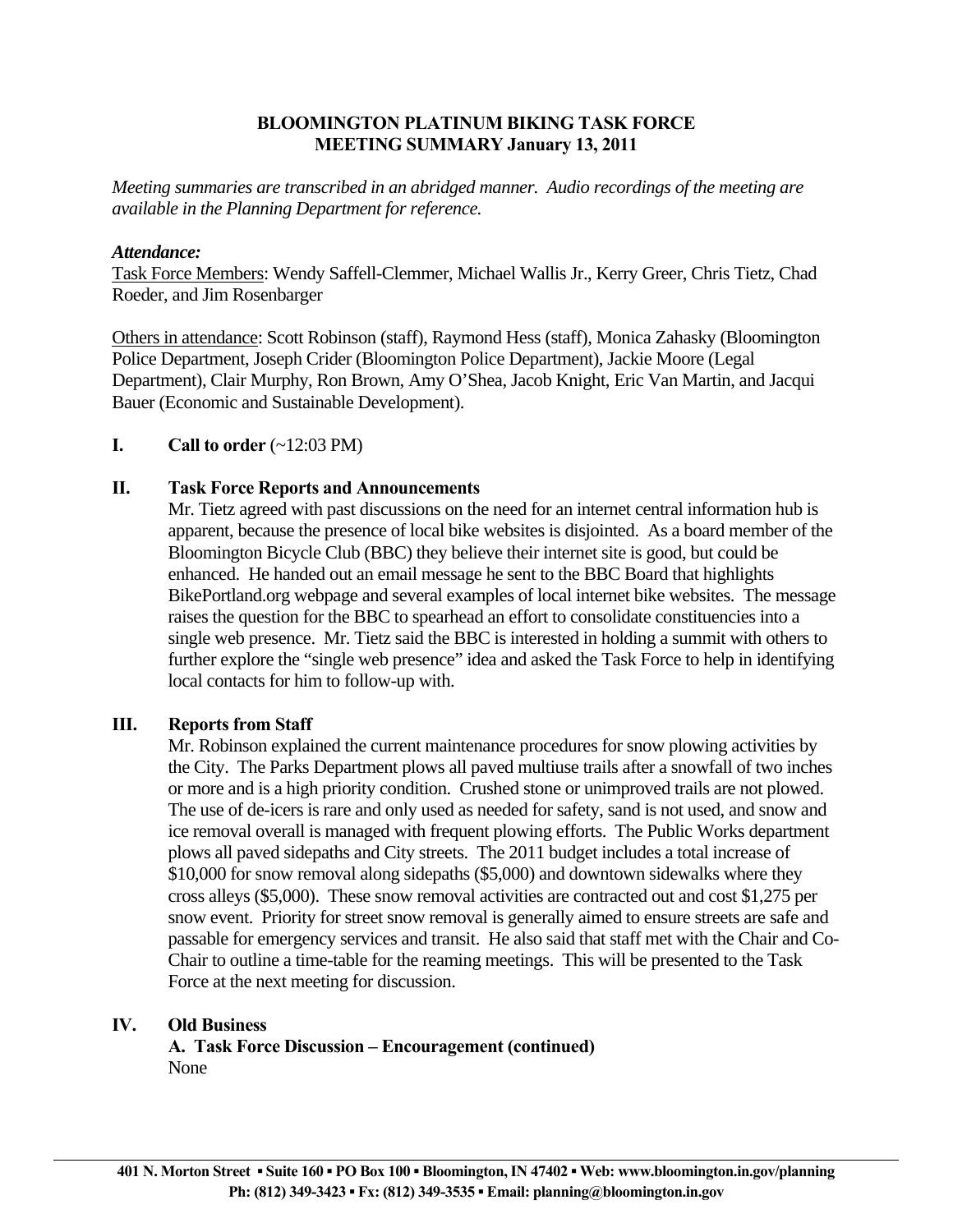# **V. New Business**

### **A. Enforcement – Staff Presentations**

Ms. Zahasky provided an overview of current Bloomington Police Department activities in regards to questions 64 to 71 on Bloomington's Bicycle Friendly Community application. Outreach includes National Night Out, Bicycle Rodeos, bike light giveaway, and other community events in conjunction with the Parks Department. Officers are first trained during a 16-week law enforcement academy that includes bicycle laws/traffic laws (state laws/infraction citations). Then there are daily roll-call trainings as well as 3-4 month on the job training with experienced officers. These trainings usually focus on local ordinances (ordinance violations). She explained the bike patrols (ten officers are certified through a IPMBA 48 hour course) that typically happen in the downtown, B-Line Trail, high crime areas, and community events. The general frequency of the patrols is weather dependent, on an as needed basis, and seasonal. Indiana University (IU) and Bloomington Hospital also have police and medical staff on bike patrols during IU games and in conjunction with other community events (Little 500). Zahasky said the most tickets issued are infraction citations and not local ordinance violations such as registrations and bike rentals (rarely used). Riding bikes on the sidewalks (ordinance) is useful because there are no traffic laws (infractions) that cover this enforcement activity. Ordinance violations fines run from \$3 to \$100. The most common infraction citation issued is riding the wrong way on a one way street (local ordinance cover some traffic laws too, but are rarely used to issue tickets – infraction citations are more efficient, easy to use, and fines are steeper).

Mr. Robinson asked if it is possible to track the number of bicycle related tickets. Ms. Zahasky explained that since most are infraction violations they are generally tracked as moving violations using the state system. The new e-ticket system does allow an option to assign non-motorized vs. motorized for infractions, but data is managed by the State (not tracked locally). She said staff is looking into getting data tallies on non-motorized tickets. Ordinance violations (hand written tickets) are tracked locally where the fines can be paid or appealed in court. Riding on sidewalks, without lights, and failure to stop are the three most common violations, but not many are issued. She said in her eleven years of service she has only written a couple per year. Most of the time officers prefer warnings and explain the laws. Mr. Wallis asked if bike riders are required to carry identification and Mr. Crider said they are not, but have to identify themselves. Discussion ensued with definitions (bicyclists treated as motorized vehicles), identifications, and other issues to issuing tickets. Ms. Zahasky said carrying an ID is good practice for emergency reasons and talked about prioritizing enforcement activities where usually the most serious violations (all types) are enforced. This depends on many factors including the number of officers on patrol.

Ms. Zahasky showed a map of detailed bike/pedestrian crash data and explained most crashes occur around the Downtown and IU Campus. These would be good target areas for special details. Mr. Hess mentioned that annual crash reports are available on the City's website. Discussion ensued about types of data on crashes and protocol on investigating the cause. Mrs. Saffell-Clemmer asked about crosswalks, the B-line Trail, and who's responsible to yield in regards to cyclists. Mr. Crider said it is clear about sidewalks – cyclists must dismount, but the B-Line trail is different. Discussion ensued about various scenarios and Mr. Hess said a good recommendation from the Task Force would address the confusing situation for cyclists, the laws, crosswalks, trails, and right of way/yielding. State law is pretty clear for pedestrians. Ms. Moore said the state law is clear for cyclists and crosswalks where they must dismount